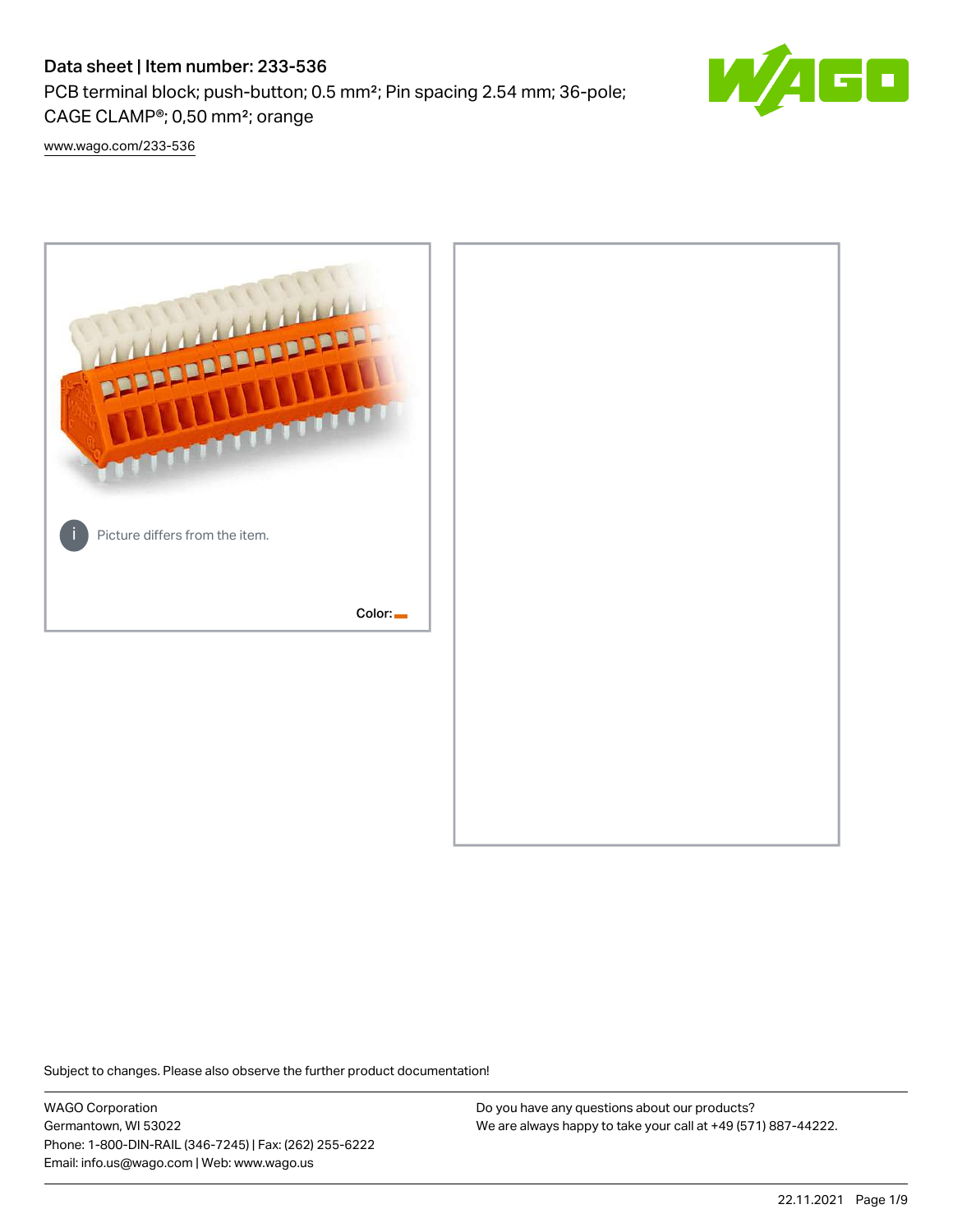

Dimensions in mm

 $L =$  (pole no. x pin spacing) + 2.3 mm

#### Item description

- $\blacksquare$  Compact PCB terminal strips with CAGE CLAMP<sup>®</sup> connection and screwdriver actuation parallel or perpendicular to conductor entry
- П Double solder pins for high mechanical
- $\blacksquare$ Custom color combinations

Subject to changes. Please also observe the further product documentation!

WAGO Corporation Germantown, WI 53022 Phone: 1-800-DIN-RAIL (346-7245) | Fax: (262) 255-6222 Email: info.us@wago.com | Web: www.wago.us

Do you have any questions about our products? We are always happy to take your call at +49 (571) 887-44222.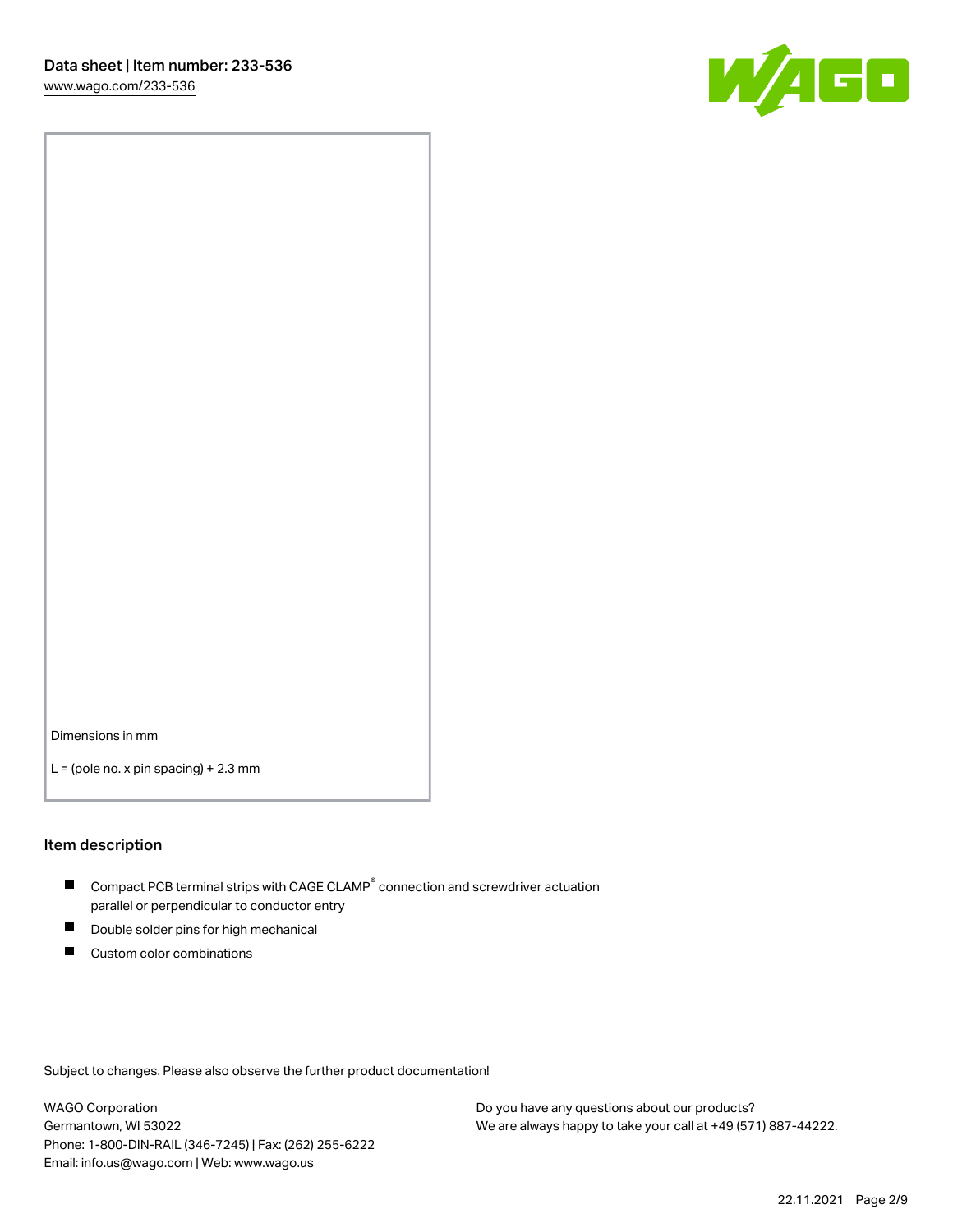

## Data Notes

| Variants: | Other pole numbers                                               |
|-----------|------------------------------------------------------------------|
|           | Other colors                                                     |
|           | Mixed-color PCB connector strips                                 |
|           | Direct marking                                                   |
|           | Other versions (or variants) can be requested from WAGO Sales or |
|           | configured at https://configurator.wago.com/                     |

## Electrical data

## IEC Approvals

| Ratings per                 | IEC/EN 60664-1                                                        |
|-----------------------------|-----------------------------------------------------------------------|
| Rated voltage (III / 3)     | 63 V                                                                  |
| Rated surge voltage (III/3) | $2.5$ kV                                                              |
| Rated voltage (III/2)       | 160 V                                                                 |
| Rated surge voltage (III/2) | $2.5$ kV                                                              |
| Nominal voltage (II/2)      | 320 V                                                                 |
| Rated surge voltage (II/2)  | $2.5$ kV                                                              |
| Rated current               | 6 A                                                                   |
| Legend (ratings)            | $(III / 2)$ $\triangle$ Overvoltage category III / Pollution degree 2 |

# UL Approvals

| Approvals per                  | <b>UL 1059</b> |
|--------------------------------|----------------|
| Rated voltage UL (Use Group B) | 150V           |
| Rated current UL (Use Group B) |                |

## CSA Approvals

| Approvals per                   | CSA   |
|---------------------------------|-------|
| Rated voltage CSA (Use Group B) | 150 V |
| Rated current CSA (Use Group B) |       |

## Connection data

| Total number of connection points | 36 |
|-----------------------------------|----|
| Total number of potentials        |    |
| Number of connection types        |    |

Subject to changes. Please also observe the further product documentation!

| <b>WAGO Corporation</b>                                | Do you have any questions about our products?                 |
|--------------------------------------------------------|---------------------------------------------------------------|
| Germantown, WI 53022                                   | We are always happy to take your call at +49 (571) 887-44222. |
| Phone: 1-800-DIN-RAIL (346-7245)   Fax: (262) 255-6222 |                                                               |
| Email: info.us@wago.com   Web: www.wago.us             |                                                               |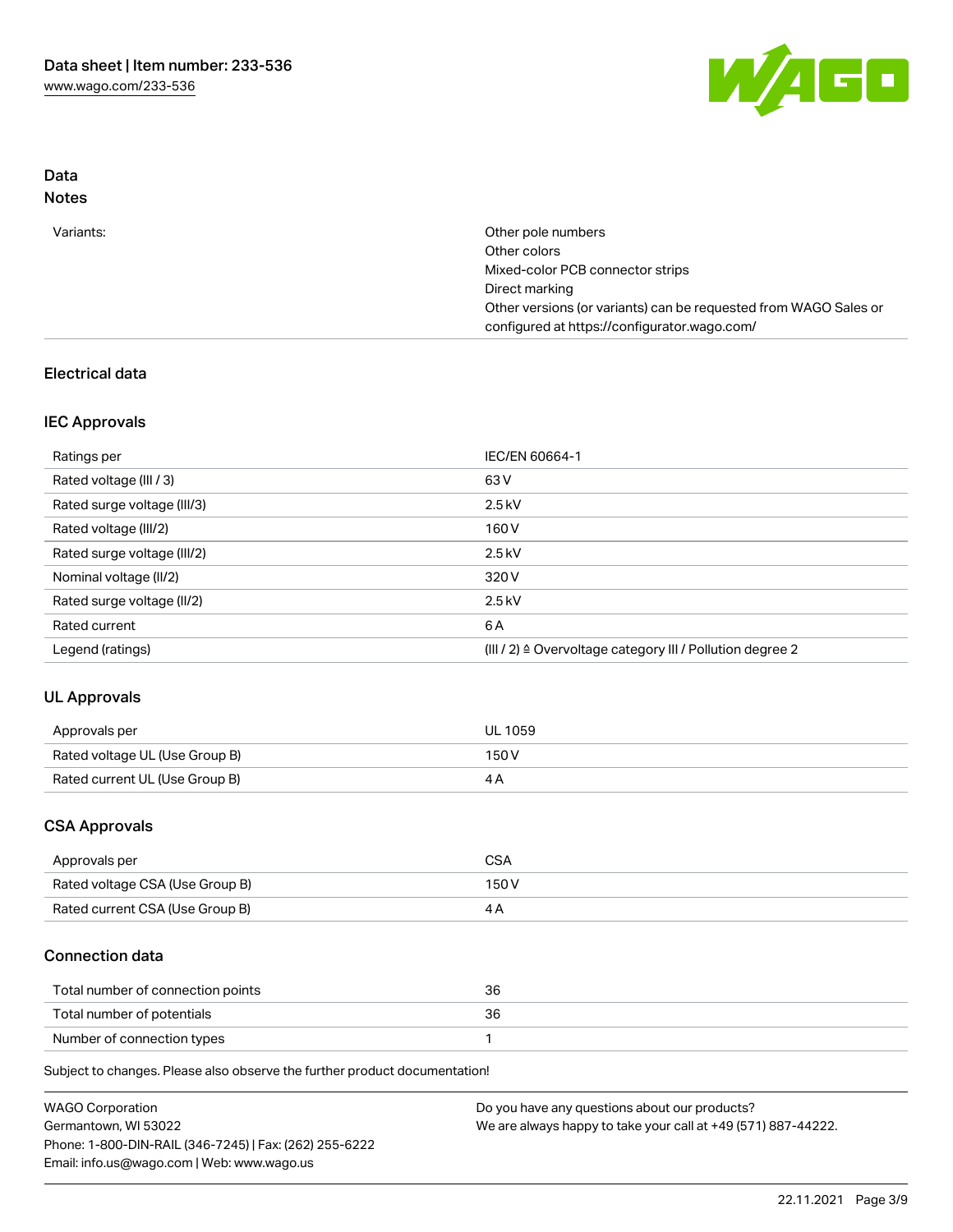[www.wago.com/233-536](http://www.wago.com/233-536)



Number of levels 1

### Connection 1

| Connection technology                             | CAGE CLAMP                                                                                                                                                                          |
|---------------------------------------------------|-------------------------------------------------------------------------------------------------------------------------------------------------------------------------------------|
| Actuation type                                    | Push-button                                                                                                                                                                         |
| Solid conductor                                   | $0.080.5$ mm <sup>2</sup> / 28  20 AWG                                                                                                                                              |
| Fine-stranded conductor                           | $0.080.5$ mm <sup>2</sup> / 28  20 AWG                                                                                                                                              |
| Fine-stranded conductor; with insulated ferrule   | $0.25 \text{ mm}^2$                                                                                                                                                                 |
| Fine-stranded conductor; with uninsulated ferrule | $0.25 \text{ mm}^2$                                                                                                                                                                 |
| Note (conductor cross-section)                    | Terminating 0.75 mm <sup>2</sup> /18 AWG conductors is possible; however<br>insulation diameter allows only every other clamping unit to be<br>terminated with this conductor size. |
| Strip length                                      | $56$ mm $/ 0.20.24$ inch                                                                                                                                                            |
| Conductor connection direction to PCB             | 30 <sup>°</sup>                                                                                                                                                                     |
| Number of poles                                   | 36                                                                                                                                                                                  |

# Physical data

| Pin spacing                          | $2.54$ mm $/ 0.1$ inch   |
|--------------------------------------|--------------------------|
| Width                                | 93.74 mm / 3.691 inch    |
| Height                               | 19.5 mm / 0.768 inch     |
| Height from the surface              | 15.5 mm / 0.61 inch      |
| Depth                                | 13.9 mm / 0.547 inch     |
| Solder pin length                    | 4 mm                     |
| Solder pin dimensions                | $0.5 \times 0.75$ mm     |
| Drilled hole diameter with tolerance | 1.1 <sup>(+0.1)</sup> mm |

# PCB contact

| PCB Contact                         | тнт                                      |
|-------------------------------------|------------------------------------------|
| Solder pin arrangement              | over the entire terminal strip (in-line) |
| Number of solder pins per potential |                                          |

## Material data

| Color                       | orange           |
|-----------------------------|------------------|
| Material group              |                  |
| Insulation material         | Polyamide (PA66) |
| Flammability class per UL94 | V0               |

Subject to changes. Please also observe the further product documentation!

| <b>WAGO Corporation</b>                                | Do you have any questions about our products?                 |
|--------------------------------------------------------|---------------------------------------------------------------|
| Germantown, WI 53022                                   | We are always happy to take your call at +49 (571) 887-44222. |
| Phone: 1-800-DIN-RAIL (346-7245)   Fax: (262) 255-6222 |                                                               |
| Email: info.us@wago.com   Web: www.wago.us             |                                                               |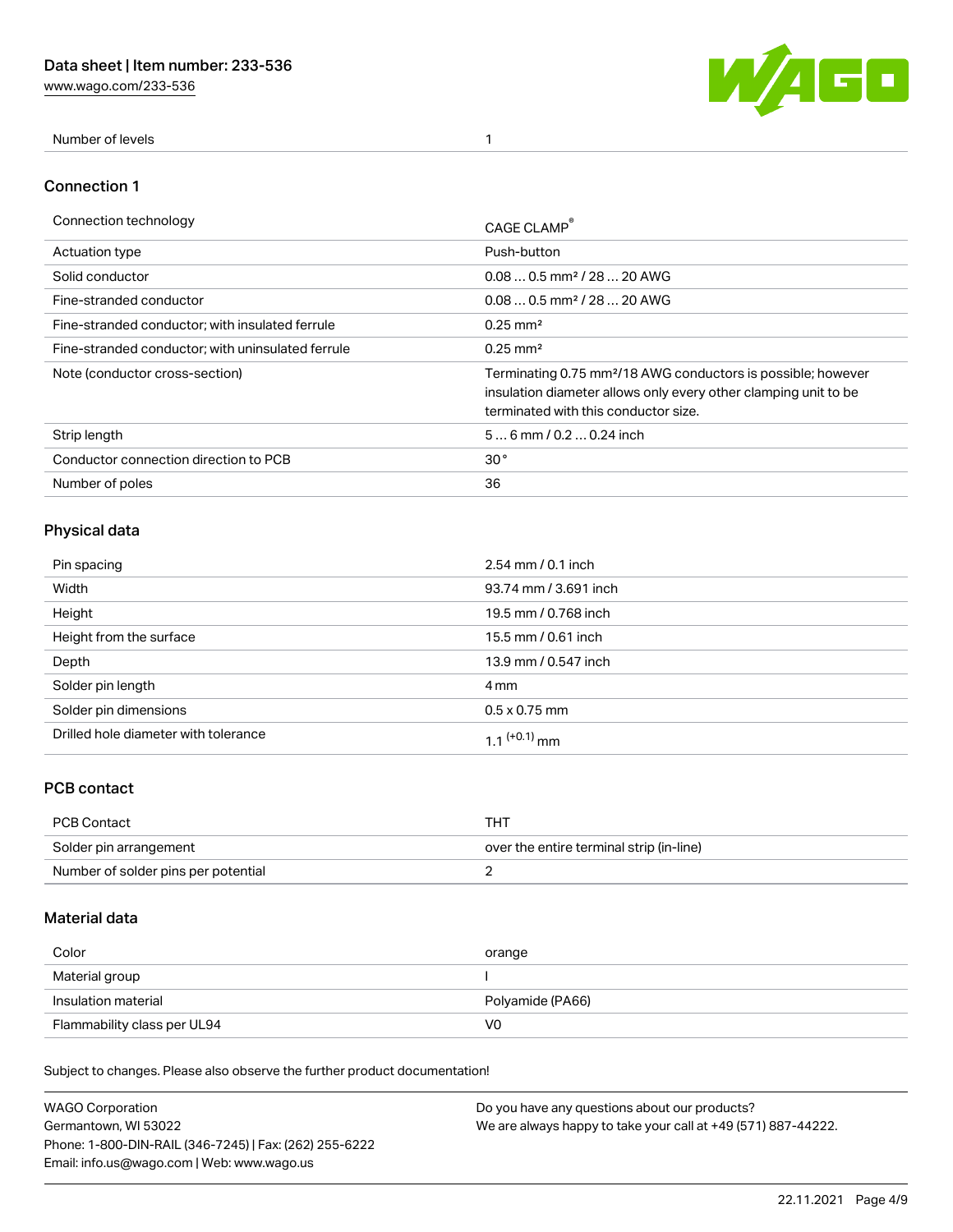# Data sheet | Item number: 233-536

[www.wago.com/233-536](http://www.wago.com/233-536)



| Clamping spring material | Chrome nickel spring steel (CrNi)       |
|--------------------------|-----------------------------------------|
| Contact material         | Electrolytic copper ( $E_{\text{Cl}}$ ) |
| Contact plating          | tin-plated                              |
| Fire load                | $0.256$ MJ                              |
| Weight                   | 14.4 g                                  |

### Environmental requirements

| Limit temperature range | $-60+105 °C$ |
|-------------------------|--------------|
|-------------------------|--------------|

### Commercial data

| Product Group         | 4 (Printed Circuit) |
|-----------------------|---------------------|
| PU (SPU)              | 40 (10) Stück       |
| Packaging type        | box                 |
| Country of origin     | <b>CH</b>           |
| <b>GTIN</b>           | 4045454051464       |
| Customs tariff number | 8536904000          |

### Approvals / Certificates

#### Country specific Approvals

| Logo       | Approval                                                                   | <b>Additional Approval Text</b> | Certificate<br>name  |
|------------|----------------------------------------------------------------------------|---------------------------------|----------------------|
| EMA<br>EUR | <b>CCA</b><br>DEKRA Certification B.V.                                     | EN 60998                        | 2153951.01           |
|            | <b>CCA</b><br>DEKRA Certification B.V.                                     | EN 60998                        | <b>NTRNL</b><br>6946 |
|            | <b>CCA</b><br>DEKRA Certification B.V.                                     | EN 60947-7-4                    | <b>NTRNL</b><br>7786 |
|            | <b>CSA</b><br>DEKRA Certification B.V.                                     | C22.2                           | 1465035              |
|            | <b>KEMA/KEUR</b><br><b>DEKRA Certification B.V.</b>                        | EN 60947-7-4                    | 71-111040            |
|            | Subject to changes. Please also observe the further product documentation! |                                 |                      |

WAGO Corporation Germantown, WI 53022 Phone: 1-800-DIN-RAIL (346-7245) | Fax: (262) 255-6222 Email: info.us@wago.com | Web: www.wago.us

Do you have any questions about our products? We are always happy to take your call at +49 (571) 887-44222.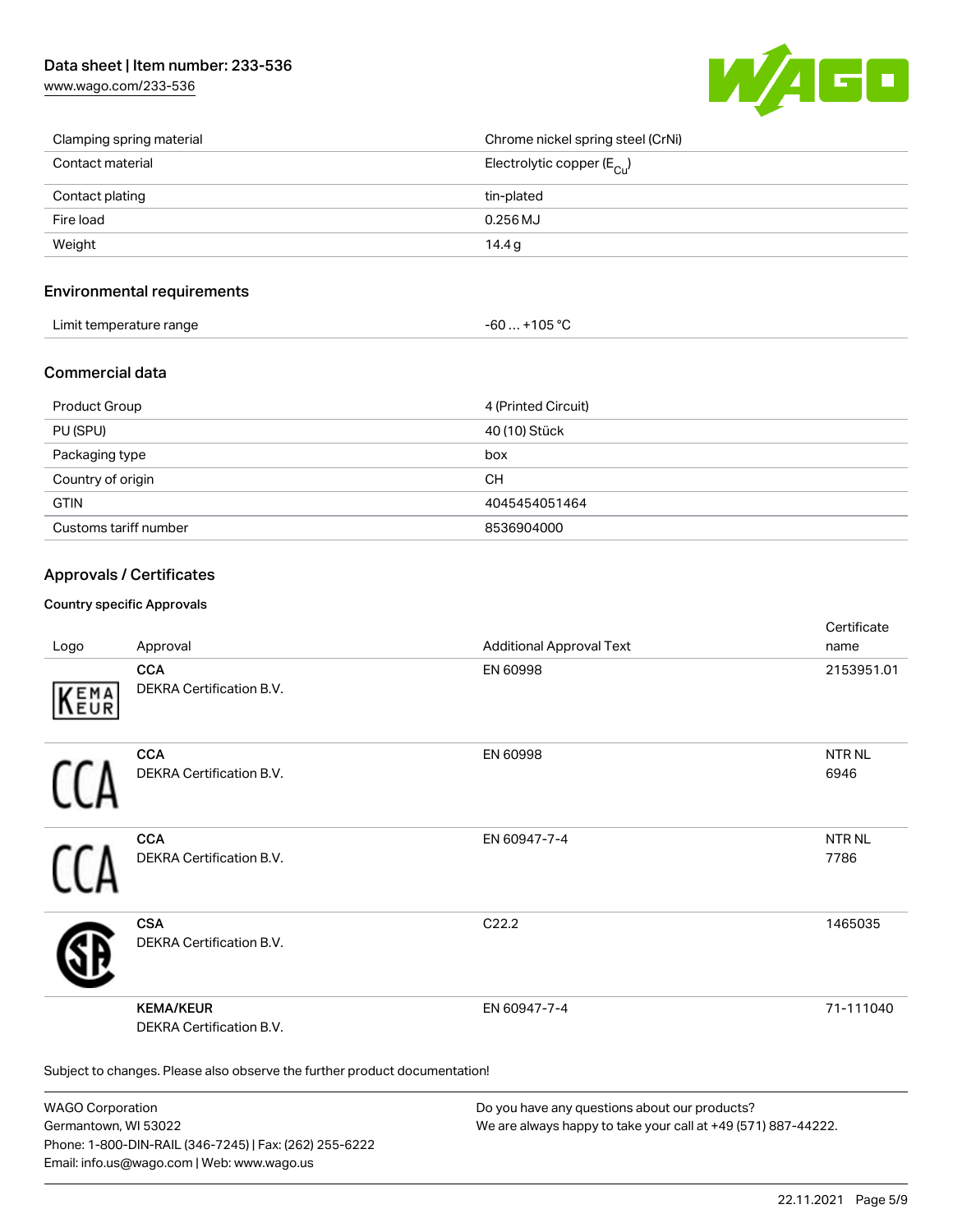



#### Ship Approvals

|                     |                                                                 |                                                                    | Certificate              |
|---------------------|-----------------------------------------------------------------|--------------------------------------------------------------------|--------------------------|
| Logo                | Approval                                                        | <b>Additional Approval Text</b>                                    | name                     |
| ABS.                | <b>ABS</b>                                                      | -                                                                  | $19 -$                   |
|                     | American Bureau of Shipping                                     |                                                                    | HG1869876-<br><b>PDA</b> |
|                     | <b>BV</b>                                                       | IEC 60998                                                          | 11915/D0                 |
|                     | Bureau Veritas S.A.                                             |                                                                    | BV                       |
| <b>BUREAU</b>       |                                                                 |                                                                    |                          |
|                     | <b>DNV GL</b>                                                   | -                                                                  | TAE000016Z               |
|                     | Det Norske Veritas, Germanischer Lloyd                          |                                                                    |                          |
| <b>UL-Approvals</b> |                                                                 |                                                                    |                          |
|                     |                                                                 |                                                                    | Certificate              |
|                     | $\mathbf{A}$ and $\mathbf{A}$ are $\mathbf{A}$ and $\mathbf{A}$ | $A = 1$ - $1 + 1 = 1$ and $A = 1$ and $A = 1$ . The set of $A = 1$ | $    -$                  |

| Logo   | Approval                            | <b>Additional Approval Text</b> | name   |
|--------|-------------------------------------|---------------------------------|--------|
| $\Box$ | UL<br>UL International Germany GmbH | <b>UL 1059</b>                  | E45172 |

## Optional accessories

Phone: 1-800-DIN-RAIL (346-7245) | Fax: (262) 255-6222

Email: info.us@wago.com | Web: www.wago.us

Marking accessories

| Marking strip                                                                        |                                                                                                         |                                                               |  |
|--------------------------------------------------------------------------------------|---------------------------------------------------------------------------------------------------------|---------------------------------------------------------------|--|
| Item no.: 210-331/250-207<br>length 182 mm; Horizontal marking; Self-adhesive; white | Marking strips; as a DIN A4 sheet; MARKED; 1-48 (100x); Height of marker strip: 2.3 mm/0.091 in; Strip  | www.wago.com/210-331<br>/250-207                              |  |
| Item no.: 210-331/250-202<br>length 182 mm; Horizontal marking; Self-adhesive; white | Marking strips; as a DIN A4 sheet; MARKED; 1-16 (400x); Height of marker strip: 2.3 mm/0.091 in; Strip  | www.wago.com/210-331<br>/250-202                              |  |
| Item no.: 210-331/254-204<br>length 182 mm; Horizontal marking; Self-adhesive; white | Marking strips; as a DIN A4 sheet; MARKED; 17-32 (400x); Height of marker strip: 2.3 mm/0.091 in; Strip | www.wago.com/210-331<br>/254-204                              |  |
| Item no.: 210-331/250-204<br>length 182 mm; Horizontal marking; Self-adhesive; white | Marking strips; as a DIN A4 sheet; MARKED; 17-32 (400x); Height of marker strip: 2.3 mm/0.091 in; Strip | www.wago.com/210-331<br>/250-204                              |  |
| Subject to changes. Please also observe the further product documentation!           |                                                                                                         |                                                               |  |
| <b>WAGO Corporation</b>                                                              | Do you have any questions about our products?                                                           |                                                               |  |
| Germantown, WI 53022                                                                 |                                                                                                         | We are always happy to take your call at +49 (571) 887-44222. |  |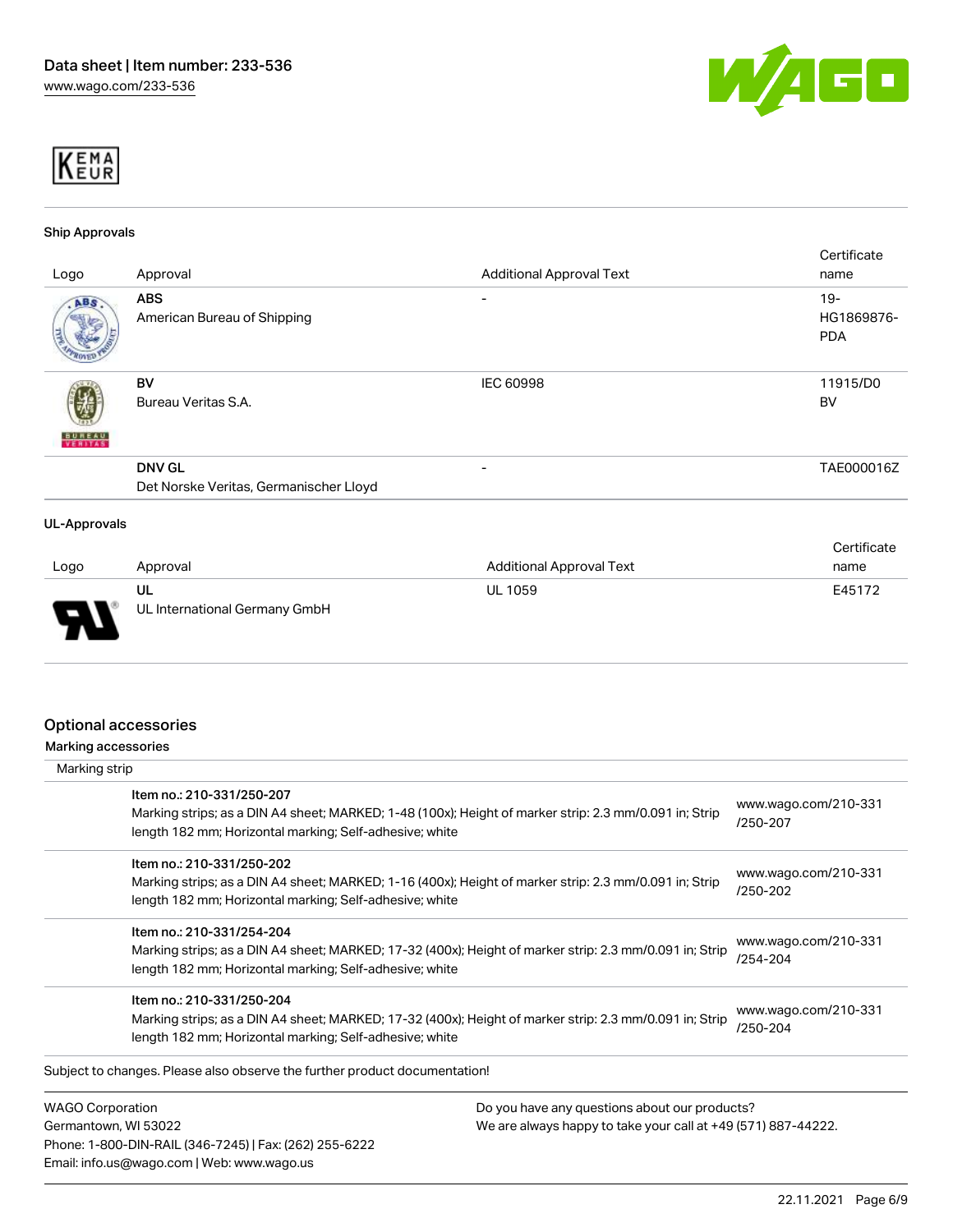

|                 | Item no.: 210-331/254-206                                                                               |                                  |
|-----------------|---------------------------------------------------------------------------------------------------------|----------------------------------|
|                 | Marking strips; as a DIN A4 sheet; MARKED; 33-48 (400x); Height of marker strip: 2.3 mm/0.091 in; Strip | www.wago.com/210-331             |
|                 | length 182 mm; Horizontal marking; Self-adhesive; white                                                 | /254-206                         |
|                 | Item no.: 210-331/250-206                                                                               |                                  |
|                 | Marking strips; as a DIN A4 sheet; MARKED; 33-48 (400x); Height of marker strip: 2.3 mm/0.091 in; Strip | www.wago.com/210-331<br>/250-206 |
|                 | length 182 mm; Horizontal marking; Self-adhesive; white                                                 |                                  |
|                 | Item no.: 210-331/254-202                                                                               |                                  |
|                 | Marking strips; as a DIN A4 sheet; MARKED; 1-16 (400x); Height of marker strip: 2.3 mm/0.091 in; Strip  | www.wago.com/210-331<br>/254-202 |
|                 | length 182 mm; Horizontal marking; Self-adhesive; white                                                 |                                  |
|                 | Item no.: 210-331/254-207                                                                               |                                  |
|                 | Marking strips; as a DIN A4 sheet; MARKED; 1-48 (100x); Height of marker strip: 2.3 mm/0.091 in; Strip  | www.wago.com/210-331<br>/254-207 |
|                 | length 182 mm; Horizontal marking; Self-adhesive; white                                                 |                                  |
| <b>Ferrules</b> |                                                                                                         |                                  |
| Ferrule         |                                                                                                         |                                  |
|                 | Item no.: 216-131                                                                                       | www.wago.com/216-131             |
|                 | Ferrule; Sleeve for 0.25 mm <sup>2</sup> / AWG 24; uninsulated; electro-tin plated; silver-colored      |                                  |
|                 | Item no.: 216-151                                                                                       |                                  |
|                 | Ferrule; Sleeve for 0.25 mm <sup>2</sup> / AWG 24; uninsulated; electro-tin plated                      | www.wago.com/216-151             |
|                 | Item no.: 216-301                                                                                       |                                  |
|                 | Ferrule; Sleeve for 0.25 mm <sup>2</sup> / AWG 24; insulated; electro-tin plated; yellow                | www.wago.com/216-301             |
|                 | Item no.: 216-321                                                                                       |                                  |
|                 | Ferrule; Sleeve for 0.25 mm <sup>2</sup> / AWG 24; insulated; electro-tin plated; yellow                | www.wago.com/216-321             |
| Tools           |                                                                                                         |                                  |
| Operating tool  |                                                                                                         |                                  |
|                 | Item no.: 210-648                                                                                       |                                  |
|                 | Operating tool; Blade: 2.5 x 0.4 mm; with a partially insulated shaft; angled; short                    | www.wago.com/210-648             |
|                 | Item no.: 210-719                                                                                       |                                  |
|                 | Operating tool; Blade: 2.5 x 0.4 mm; with a partially insulated shaft                                   | www.wago.com/210-719             |

# Downloads

## Documentation

| Technical explanations | 2019 Apr 3 | pdf    | Download |
|------------------------|------------|--------|----------|
|                        |            | 2.0 MB |          |

# CAD files

CAD data

Subject to changes. Please also observe the further product documentation!

| <b>WAGO Corporation</b>                                | Do you have any questions about our products?                 |
|--------------------------------------------------------|---------------------------------------------------------------|
| Germantown, WI 53022                                   | We are always happy to take your call at +49 (571) 887-44222. |
| Phone: 1-800-DIN-RAIL (346-7245)   Fax: (262) 255-6222 |                                                               |
| Email: info.us@wago.com   Web: www.wago.us             |                                                               |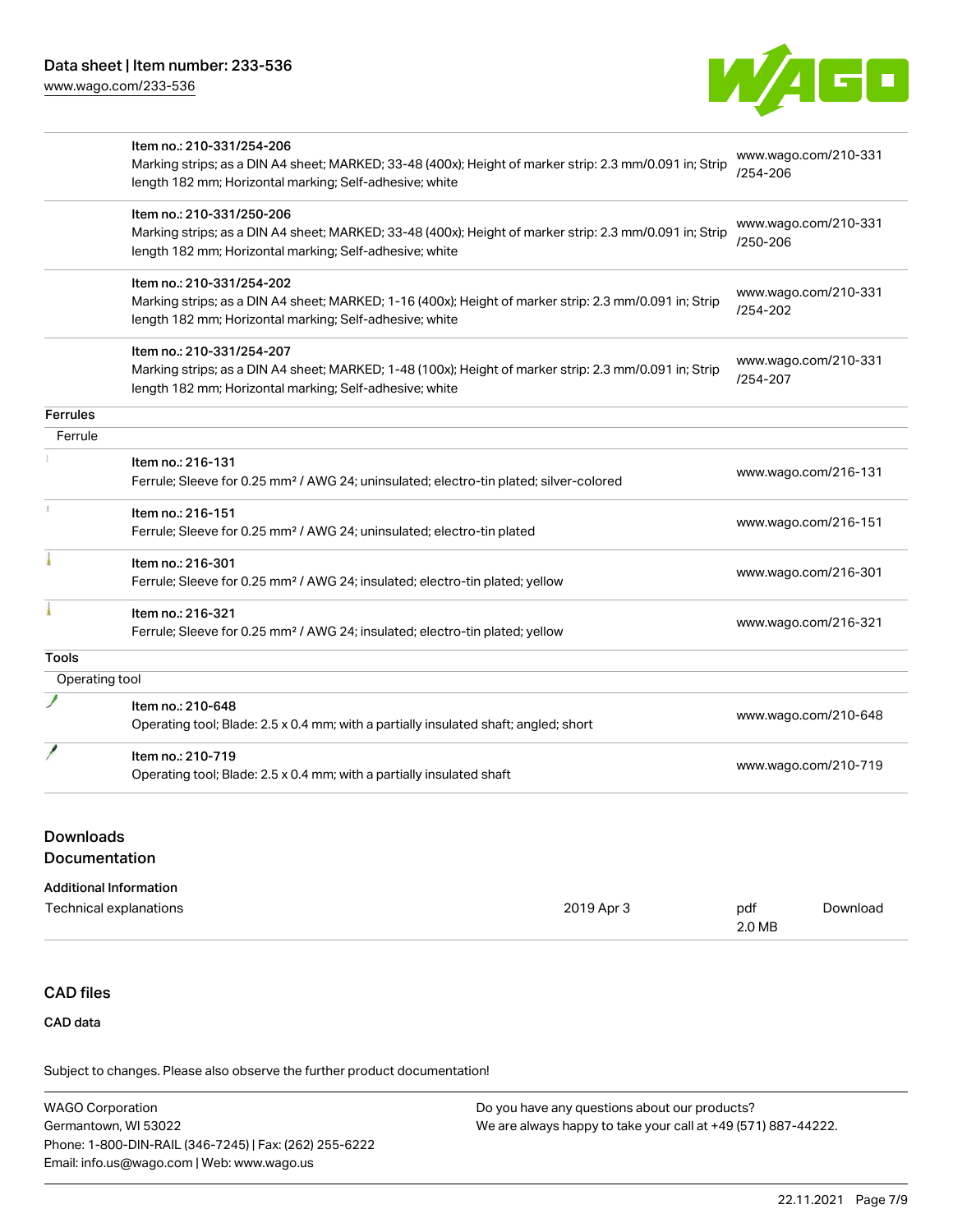2D/3D Models 233-536 URL [Download](https://www.wago.com/global/d/3D_URLS_233-536)

#### PCB Design



| .        |                                                                                                                                                                        |     |          |
|----------|------------------------------------------------------------------------------------------------------------------------------------------------------------------------|-----|----------|
|          | Symbol and Footprint 233-536                                                                                                                                           | URL | Download |
|          | CAx data for your PCB design, consisting of "schematic symbols and PCB footprints",<br>allow easy integration of the WAGO component into your development environment. |     |          |
|          | Supported formats:                                                                                                                                                     |     |          |
| ш        | Accel EDA 14 & 15                                                                                                                                                      |     |          |
| П        | Altium 6 to current version                                                                                                                                            |     |          |
| <b>I</b> | Cadence Allegro                                                                                                                                                        |     |          |
|          | <b>DesignSpark</b>                                                                                                                                                     |     |          |
|          | Eagle Libraries                                                                                                                                                        |     |          |
|          |                                                                                                                                                                        |     |          |

- $\blacksquare$ KiCad
- $\blacksquare$ Mentor Graphics BoardStation
- $\blacksquare$ Mentor Graphics Design Architect
- $\blacksquare$ Mentor Graphics Design Expedition 99 and 2000
- $\blacksquare$ OrCAD 9.X PCB and Capture
- $\blacksquare$ PADS PowerPCB 3, 3.5, 4.X, and 5.X
- $\blacksquare$ PADS PowerPCB and PowerLogic 3.0
- $\blacksquare$ PCAD 2000, 2001, 2002, 2004, and 2006
- $\blacksquare$ Pulsonix 8.5 or newer
- $\blacksquare$ STL
- $\blacksquare$ 3D STEP
- $\blacksquare$ TARGET 3001!
- $\blacksquare$ View Logic ViewDraw
- $\blacksquare$ Quadcept
- $\blacksquare$ Zuken CadStar 3 and 4
- $\blacksquare$ Zuken CR-5000 and CR-8000

PCB Component Libraries (EDA), PCB CAD Library Ultra Librarian

### CAE data

| EPLAN Data Portal 233-536 | <b>URL</b> | Download |
|---------------------------|------------|----------|
| ZUKEN Portal 233-536      | URL        | Download |

Subject to changes. Please also observe the further product documentation!

WAGO Corporation Germantown, WI 53022 Phone: 1-800-DIN-RAIL (346-7245) | Fax: (262) 255-6222 Email: info.us@wago.com | Web: www.wago.us Do you have any questions about our products? We are always happy to take your call at +49 (571) 887-44222.